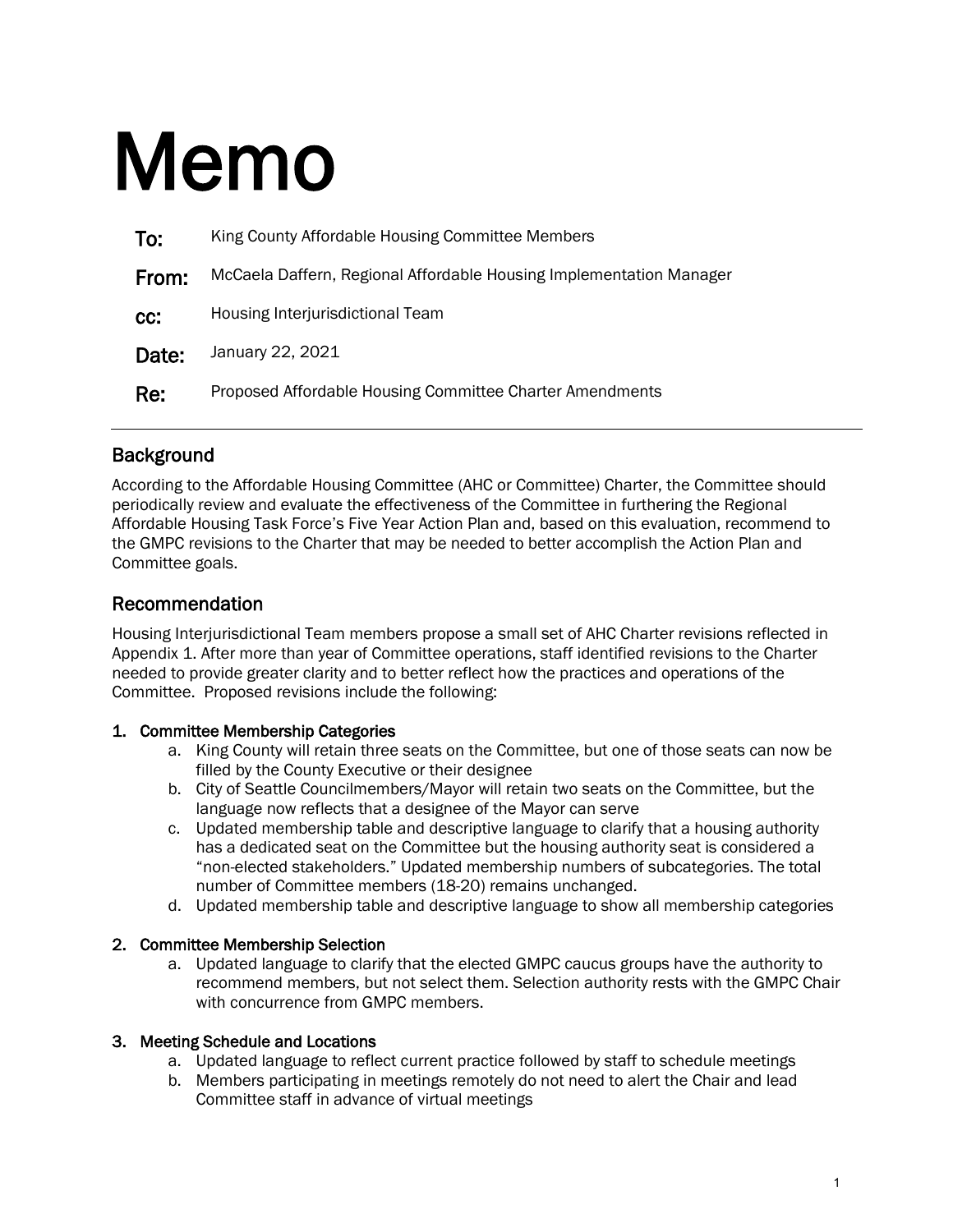## 4. Clarification for Posting of Materials

a. Meeting materials will be posted in advance on the Affordable Housing Committee website, not the GMPC website

## 5. Minor Edits

a. Corrected minor typographical errors

# Next Steps

At the January 29<sup>th</sup> Affordable Housing Committee meeting, members will discuss and potentially adopt a recommendation to the GMPC to adopt AHC Charter amendments. On February 24th, the AHC Chair will brief the Growth Management Planning Council on AHC Charter revision recommendations and the GMPC will vote to the adopt recommended Charter amendments.

# **Exhibits**

Exhibit 1: Draft Proposed Affordable Housing Committee Charter Amendments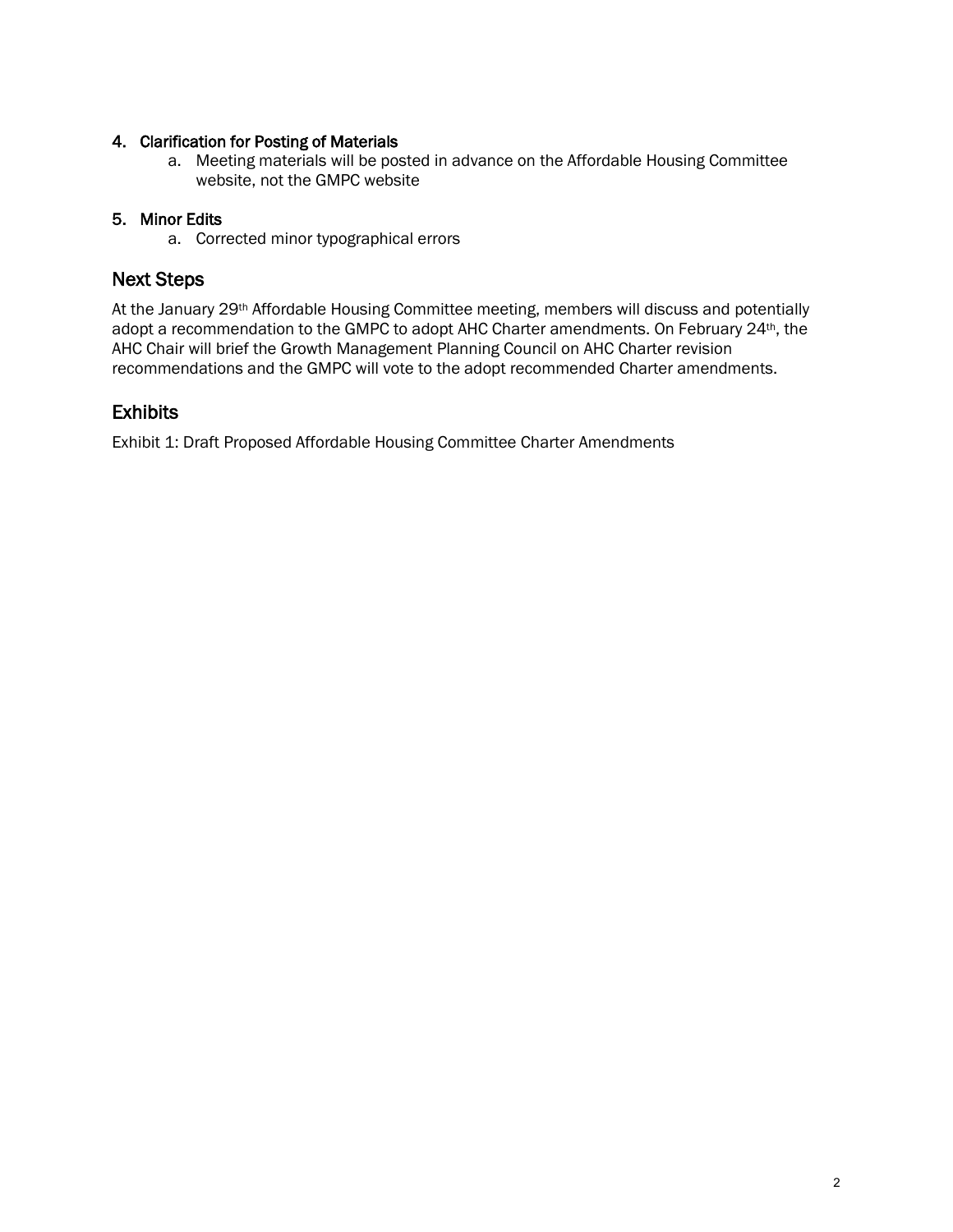#### Exhibit 1: Draft Proposed Affordable Housing Committee Charter Amendments

#### **The Affordable Housing Committee**

#### **of the King County Growth Management Planning Council**

#### *Charter*

#### 1. Background

In July 2017, the Regional Affordable Housing Task Force convened to develop a regional approach to addressing the affordable housing crisis in King County. The Task Force was composed of 12 elected officials—six from King County, two from Seattle, and four from other cities. In December 2018, the Task Force approved a Five Year Action Plan (Action Plan) with the overall goal to "strive to eliminate cost burden for households earning 80% Area Median Income and below, with a priority for serving households at or below 50% Area Median Income." The Action Plan contains seven goals to accomplish the overall goal, with supporting strategies and actions for each goal. Goal 1 is to "create and support an ongoing structure for regional collaboration." The Affordable Housing Committee of the Growth Management Planning Council (GMPC) implements Goal 1. This Committee is charged with overseeing the implementation of the Action Plan and tracking the region's progress toward meeting the goals in the Action Plan.

#### 2. Purpose and Activities

The Affordable Housing Committee of the Growth Management Planning Council (GMPC) serves as a regional advisory body with the goal of recommending action and assessing progress toward implementation of the Regional Affordable Housing Task Force Five Year Action Plan. The Committee functions as a point of coordination and accountability for affordable housing efforts across King County. The Committee will:

- hold regular meetings
- adopt an annual work plan
	- release an annual report to measure the following:
		- $\circ$  qualitative and quantitative metrics regarding countywide and jurisdictional progress to implement the Regional Affordable Housing Five Year Action Plan,and
		- $\circ$  the countywide need and/or cost-burden gap, including a measurement plan that, at a minimum, tracks the percentage of housing supply at various levels of Area Median Income (AMI) and track the region's progress to meeting the goal to build or preserve 44,000 units affordable to households earning 50 percent or less of AMI by2024.
- review and make recommendations to other governing bodies regarding actions to implement the Action Plan, including:
	- o funding/pursuing new and innovative financing strategies to significantly address the affordable housing need in King County
	- o revising land use policies
	- o recommending State legislative agenda items, such as increasing state funding for affordable housing, expanding options for local funding, supporting the creation and preservation of affordable housing, and creating uniform statewide laws for tenant protections
- recommend implementation actions for the Puget Sound Regional Council's Growth Management Policy Board's consideration andapproval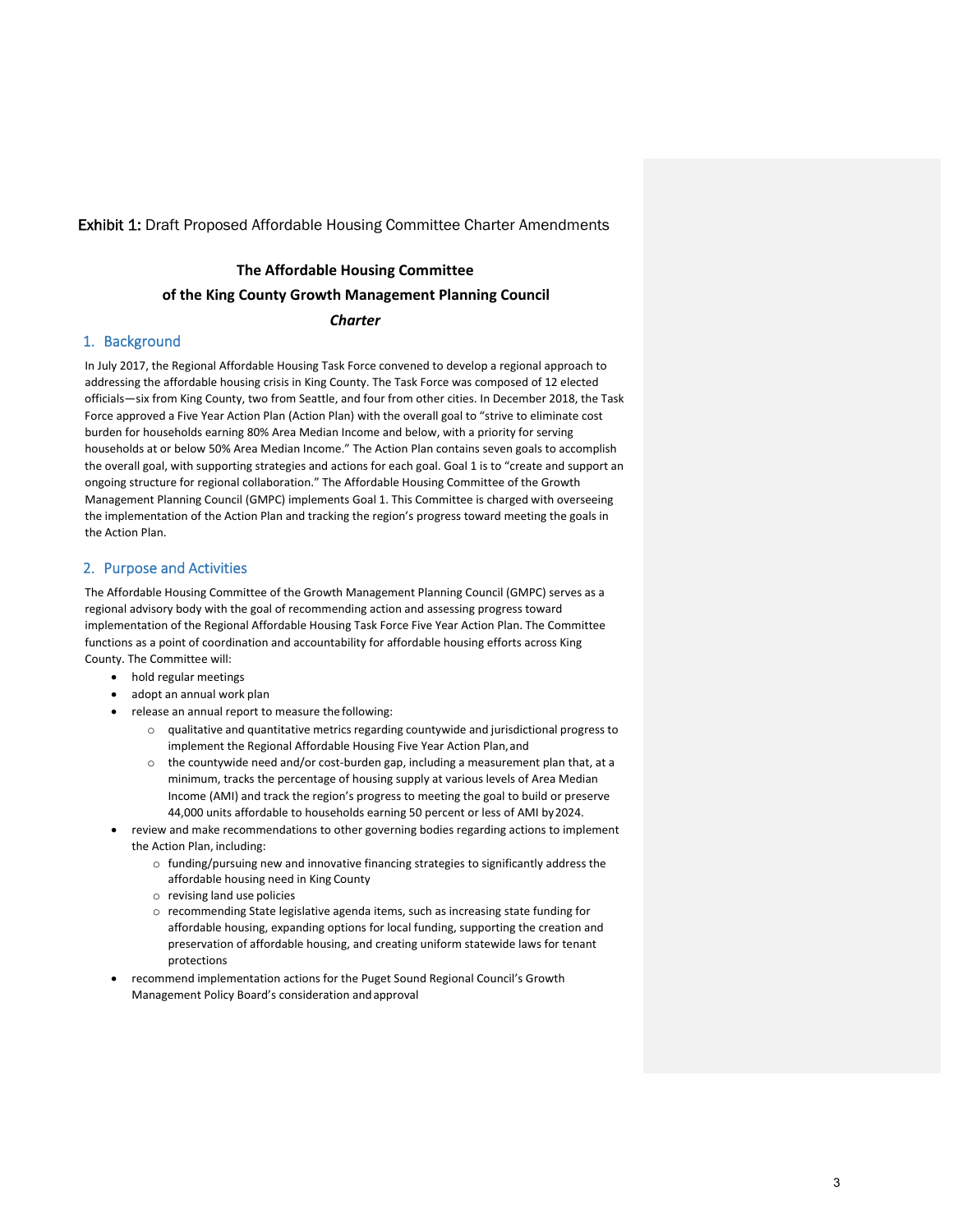- review and provide guidance regarding alignment between the Action Plan and comprehensive plans
- recommend amendments to the Countywide Planning Policies including regional goals/metrics and land use policies
- coordinate support for increased federal funding for affordablehousing
- coordinate with existing and new sub‐regional collaborations, such as A Regional Coalition for Housing (ARCH) and South King County Housing and Homelessness Partnership(SKHHP)
- recommend/review incentives for regional solutions which promote strategies that are broader than one jurisdiction at a time
- meet at least through the end of the five-year time frame for the Action Plan and at the end of that five‐year period, the committee will consider recommendations to the GMPC to continue the work of the Affordable Housing Committee, including development of a new Five Year Action Plan
- periodically review and evaluate the effectiveness of the GMPC Affordable Housing Committee in furthering the Five Year Action Plan and, based on this evaluation, recommend to the GMPC potential alternative governance structures and/or revisions to this Charter that may be needed to better accomplish the Action Plan and Committee goals. The annual report may be an appropriate time to consider this review

#### 3. Membership

Members of the Committee are selected every odd numbered year in January by the Chair of the GMPC, with concurrence from the GMPC membership. Members serve two-year terms, and there is no limit on the number of times members can be re‐appointed to two‐year terms.

The membership of the Committee includes both elected officials and non-elected representatives. Committee membershipThe first ten members are from the categories are listed in Table 1.

Each caucus of GMPC is responsible for recommending selecting its own committee members for appointment by the GMPC Chair with concurrence from the GMPC membership. There are three GMPC caucuses: King County, Sound Cities Association, and the City of Seattle. Selected members should represent diverse regions of the Ccounty. At least two of the elected officials on the Committee must also be members of the GMPC and at least one member must also serve on the Sound Transit Board.

**Table 1**

| <b>Committee Membership Categories</b>                        |               |
|---------------------------------------------------------------|---------------|
| Category                                                      | <b>Number</b> |
| King County Councilmembers/County Executive or their designee | 3             |
| <b>Sound Cities Association Councilmembers/Mayors</b>         |               |
| City of Seattle Councilmembers/Mayor or their designee        |               |
| <b>Housing Authority</b>                                      | 4             |
| <b>Non-elected Stakeholders</b>                               | 8 1 0 9 - 11  |
| <b>Total Members</b>                                          | 18-20         |

**Commented [DM1]:** Updated to be consistent with first paragraph under "Membership" that outlines that the GMPC chair has the authority to select

**Commented [DM2]:** Added a description of caucus composition since the GMPC caucuses aren't widely known

**Commented [DM3]:** Added to reflect that the Executive's designee can be represented on the Committee

**Commented [DM4]:** Added to reflect accurate organizational name

**Commented [DM5]:** Added to reflect Seattle's practice of designating OH's director as the Mayor's designee

**Commented [DM6]:** Removed housing authorities as its own category and grouped them in with the "non‐elected stakeholders" caucus

**Commented [DM7]:** Increased membership of non‐ elected stakeholders to reflect addition of housing authorities as a contingent of the "non‐elected stakeholders" caucus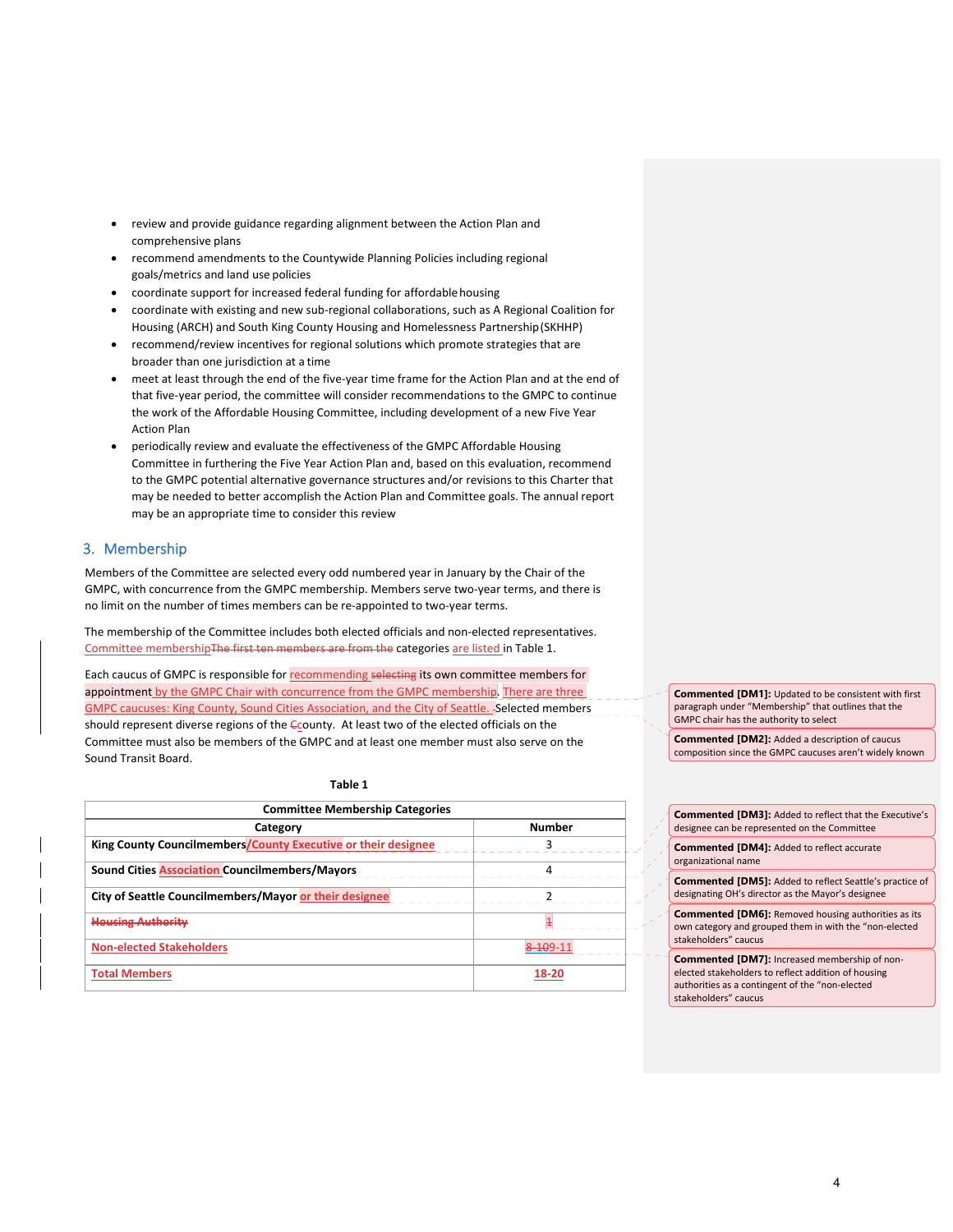The non-elected stakeholders remaining members will be 9-118-10 individuals with expertise in affordable housing, including displacement. <mark>One of these members must berepresent a housing</mark> authority operating in King County. Other Eexample stakeholder perspectives include, but are not limited to, **housing authorities**, nonprofit and for profit housing developers, landlords and renters, smart growth, business community, and anti‐displacement. If any of these individuals are unable to complete their term, a represented organization may suggest a replacement for consideration by the GMPC. The GMPC may select any qualified candidate that maintains a balance of diverse demographic and geographic representation and expertise.

Members are expected to alert the Committee Chair when they have a conflict of interest on a topic under consideration for a Committee decision and recuse themselves from relevant votes.

#### 4. Leadership

At the first meeting of each odd‐numbered year, the Committee will select a Chair, who must be an elected official, and a Vice Chair, who must be a non-elected representative. The Chair of the Committee must also serve on the GMPC.

The Chair's responsibilities include:

- setting meeting agendas in consultation with the ViceChair
- developing the draft annual work plan and meeting schedule, in consultation with the Vice Chair and with staff support, for adoption by the full Ceommittee
- working with staff to recommend and approve meetingmaterials
- chairing meetings
- providing guidance to staff as needed
- providing regular oral reports to the GMPC, as requested by the GMPCChair

The Vice Chair will serve in the Chair's stead when the Chair is unable to perform the duties of the Chair.

#### 5. Meetings

Committee members will agree on a regular meeting place and time for the Committeestaff will work with Committee members to establish a meeting calendar each year. A quorum is 50% of total members, plus one for voting purposes.

Committee members are encouraged to attend meetings in person, but can participate and vote via telephone or other electronic means as technology allows. Members participating remotely should alert the Chair and lead Ceommittee staff in writing at least 24 hours in advance of the meeting, unless the Chair and lead committee staff have determined that the meeting will be held remotely.

Committee members may select an alternate to participate when they are unable to attend meetings. To the extent possible, elected officials should select alternates that are also elected officials. Each GMPC caucus may also establish their own protocol for alternate selection. Members sending alternates should alert the Chair and lead Ceommittee staff in writing at least 24 hours in advance of the meeting. Alternates have full voting rights when the Ceommittee member is absent.

Meeting agendas will be distributed at least 72‐ hours in advance of meetings. Meeting materials will be distributed at least 24‐ hours in advance of meetings.

Meeting materials will be posted in advance on the Affordable Housing Committee GMPC website.

**Commented [DM8]:** Included to maintain intent of original charter.

**Commented [DM9]:** Updated to describe the process staff currently follow

**Commented [DM10]:** Updated to describe the process staff currently follow